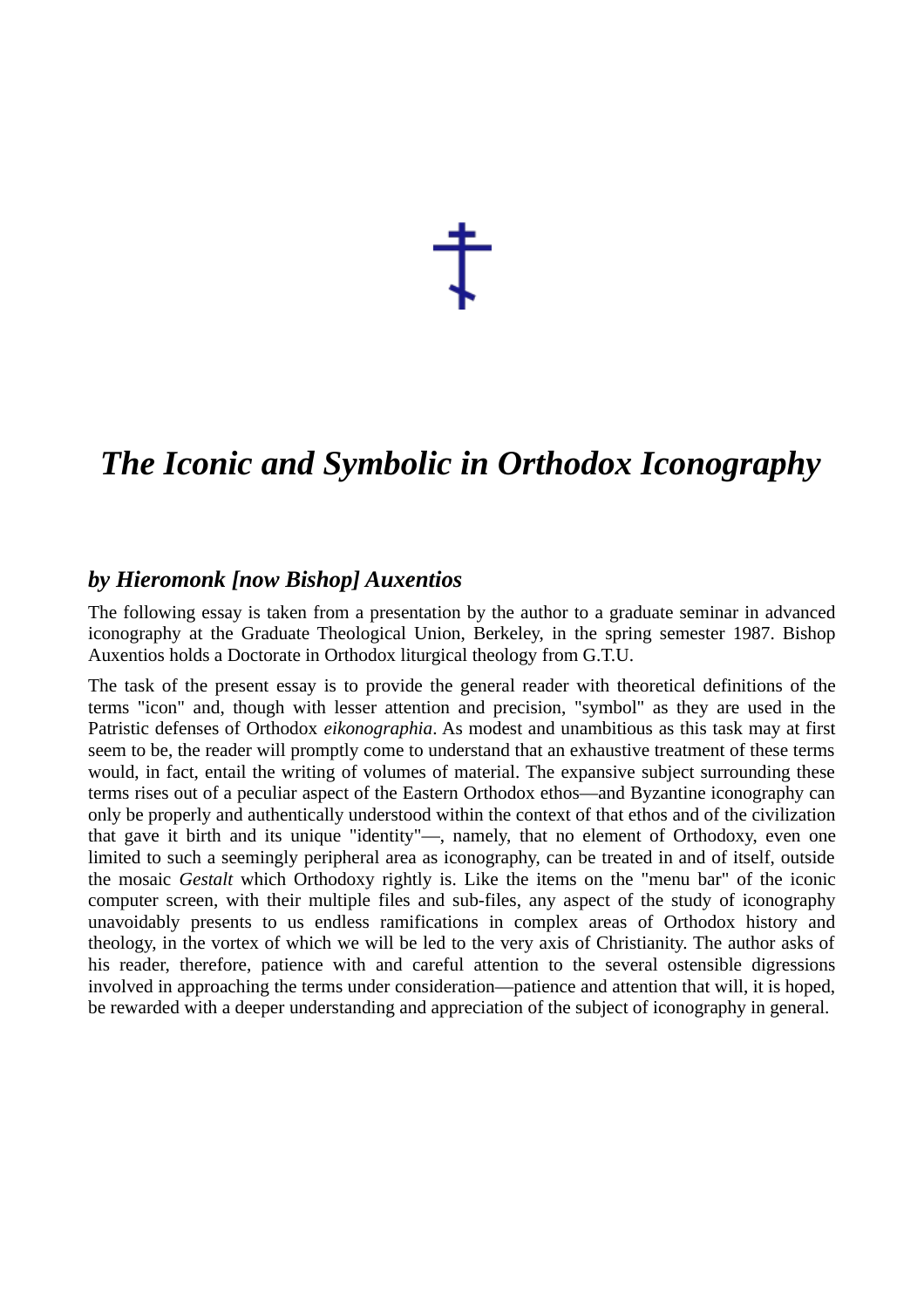

Icons and Orthodox Spiritual Life. It is not difficult to demonstrate that icons are important in the Orthodox spiritual life, if not the daily secular world of those living in Orthodox cultures. One has only to visit an Orthodox country, such as Greece, and seek out more remote and traditional villages, where life continues at a pace unchanged, often, from Byzantine times and free from the outside influences of tourism, Western materialism, and the affluence which results from both of these factors. (These untouched villages are quite prevalent among Greece's two million "traditionalist" or Old Calendar Christians, who reject the adoption of the Western calendar by the Church of Greece in 1924 and who, while severely persecuted and even scorned by the State, or New Calendar, Church of Greece, have remarkably enough preserved many ancient Orthodox traditions to this very day.) If one were to attempt to catalogue the locations and frequency of occurrence of icons in such places, he would soon realize that their presence is ubiquitous. Public

buildings, cars, buses, taxis, trains, restaurants, markets, shops, squares, the roadsides, gardens, and fields—all of these things and places, and many more, too, are adorned by icons. These icons are usually mounted in a prominent place, often with an oil lamp or candle burning perpetually before them.

The most significant impression will be made, however, by visits to Orthodox households and Churches, where icons play a very important role. In Orthodox homes, the eastern corner of a centrally located room is always dedicated to the display of icons. There are usually many such icons on display (twenty-five to thirty icons would constitute a conservative average), and this "icon corner" always features at least one vigil lamp hanging before it, religiously and perpetually kept burning by the members of the household or, in the event of their absence, by someone hired or appointed for this task. Quite often, the icons are placed around a *proskynema*, or small stand. All of the remaining rooms of a traditional Orthodox home will be similarly decorated, with the exception of the latrine (for obvious reasons), though usually with one icon on a wall (usually an Eastern wall, again). This icon is also at times adorned with a vigil lamp. At other times, the main "icon corner" of the house described above, which is used for household or family prayers and services (as well as blessings by the parish Priest—such as the Lesser Blessing of Waters, which is traditionally done each month in pious Orthodox homes), is duplicated on a smaller scale in all of the major rooms of the house, especially the bedrooms, and is used for private prayers. We should also note that it is not unusual for some very pious Orthodox believers to have a full chapel in their homes, fully adorned, in the traditional manner, with the same icons that one might find in a parish Church. A Priest will often visit the family on a significant Feast Day or on the Name Day of a family member (the day on which the Saint after whom a person is named is commemorated—celebrated by traditional Orthodox believers instead of birth days) to celebrate the Divine Liturgy and to commune the family.

On entering a village Church, one has only to open his eyes to locate the icons. If the Church has been standing for any length of time, chances are that it will be more difficult to find small patches of empty wall space than it will be to find multiple frescoes of Christ, the Theotokos, the Saints, or events from their lives. Careful examination will reveal that the arrangement of the many icons adorning the Church—including those of Christ, the Theotokos, St. John the Baptist, the Patron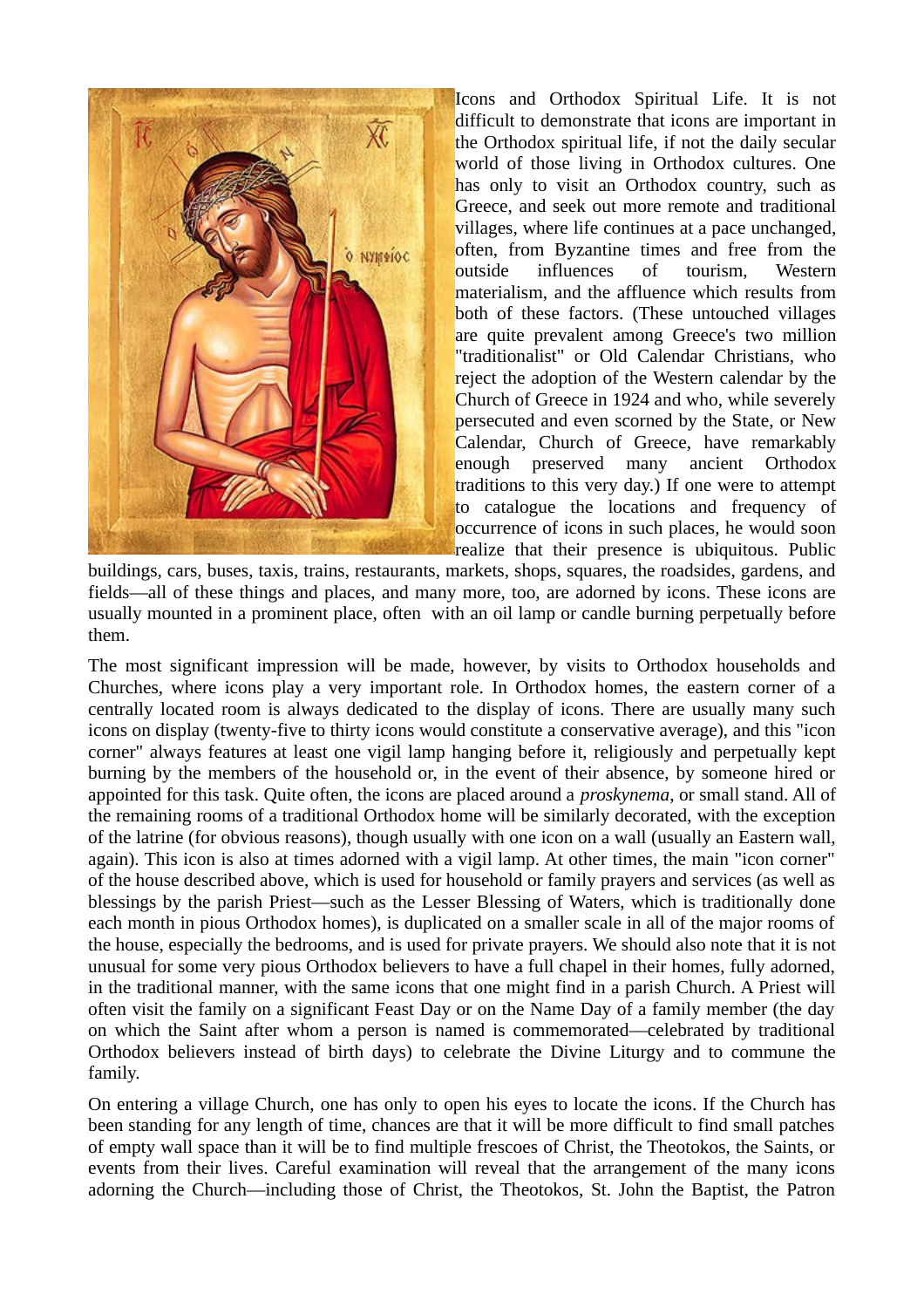Saint of the Church, and, less frequently, the twelve Apostles and the twelve Great Feasts on the *templon* [or, less accurately, the *eikonostasion]*, the altar screen that separates the naïve from the altar of the Church—is not haphazard. There is a hierarchic scheme along two axes of the Church that essentially holds in all forms of Church buildings. The first axis rises vertically from the nave, populated round about on its walls with the community of Saints, who pray for the people enclosed by the Church building, to the dome, which almost always bears the classical depiction of Christ the Pantocrator (*Pantokrator*, or "Ruler over All"), who looks down from Heaven onto His creation. The second axis runs from the narthex (traditionally occupied by the catechumens and penitents [those under Church censure]) to the sanctuary, the Eastern apse of the latter being decorated with icons of the Liturgists (e.g., Sts. Basil the Great and John Chrysostomos), the communion of the Apostles, the Virgin (who holds the leading position among the Saints of Heaven and who also personifies the Church, having contained, like the Church, Christ Himself —"Whom the world cannot contain," in the image of ancient Orthodox hymnography—in her womb, and whose figure in this location is thus called *Platytera ton Ouranon*, or "Wider than the Heavens"), and, of course, Christ.

The Icon in Orthodox Church History. Aside from the presence of iconography in traditional Orthodox societies and Churches, a presence which survives, though precariously, to this very day, as we have demonstrated, a glance at one very important period in the history of the Orthodox Church also attests to the importance of the iconographic tradition. The subject of iconography precipitated the longest-running (approximately 120 years) and most violent of the theological debates to shake the internal life of the Orthodox Church: the so-called iconoclastic controversy. This controversy produced many new martyrs and confessors (those suffering deprivation, exile, etc.) for the holy icons, especially during the brutal reigns of the iconoclastic emperors Constantine V (called "Copronymos") (741-755) and Leo V ("the Armenian) (813-820). Icons, as a consequence of the great iconoclastic upheaval, were the subject of the Seventh Œcumenical Council (or, more properly, "Synod"), the last catholic synod recognized by the Eastern Orthodox Church, held in 787 in Nicaea. The final victory of the iconodules over the iconoclasts, sealed in this synod, was marked by the restoration (re-hanging) of sacred images in the "Great Church" of Hagia Sophia on March 11, 843, an event commemorated each year on the Sunday of the "Triumph of Orthodoxy," or the first Sunday of the Great Fast (Lent), by Orthodox Churches throughout the world even in contemporary times. The Orthodox writers who came to the defense of the veneration of sacred images, along with the proceedings of the Seventh Œcumenical Synod itself, came to form the principal sources from which all subsequent generations of Orthodox theologians drew in their understanding and explication of the Church's iconographic tradition. It is, therefore, in terms of the history of this controversy, as well as the specific exchanges between the Orthodox and iconoclast parties which participated in it, that we will set the stage for our understanding of the icon and the particular theoretical definitions cited at the beginning of our discussion.

Before we begin our actual treatment of the literature and theological ideas deriving from the iconoclastic controversy, however, we should make some introductory remarks about the nature of Orthodox theology itself. In his now classical treatment of the subject, the Russian theologian Vladimir Lossky (1) makes a Patristic distinction between two ways of theologizing, these, in turn, based on corresponding approaches to knowing and experiencing of God. This distinction is so significant, that Lossky uses it as a focal point in every subdivision of his theological inquiry (e.g., Trinitarian theology, Christology, cosmology, anthropology, etc.). The first of these ways is the cataphatic or "positive" way, and corresponds to man's normal way of relating to his world. It involves, above all, affirmation. From this perspective, we would speak of God in normal cognitive categories, attributing to him such characteristics as supreme good, truth, justice, mercy, love, beauty, compassion, and so on. This first way, this "natural" way, Lossky argues, must rest on constant qualifications and is strongly limited by comparison to a second apophatic, or "negative," way. This second way is ultimately more appropriate to the objective of knowing God or of theologizing. From this more accurate perspective, the human language can only be used to deny or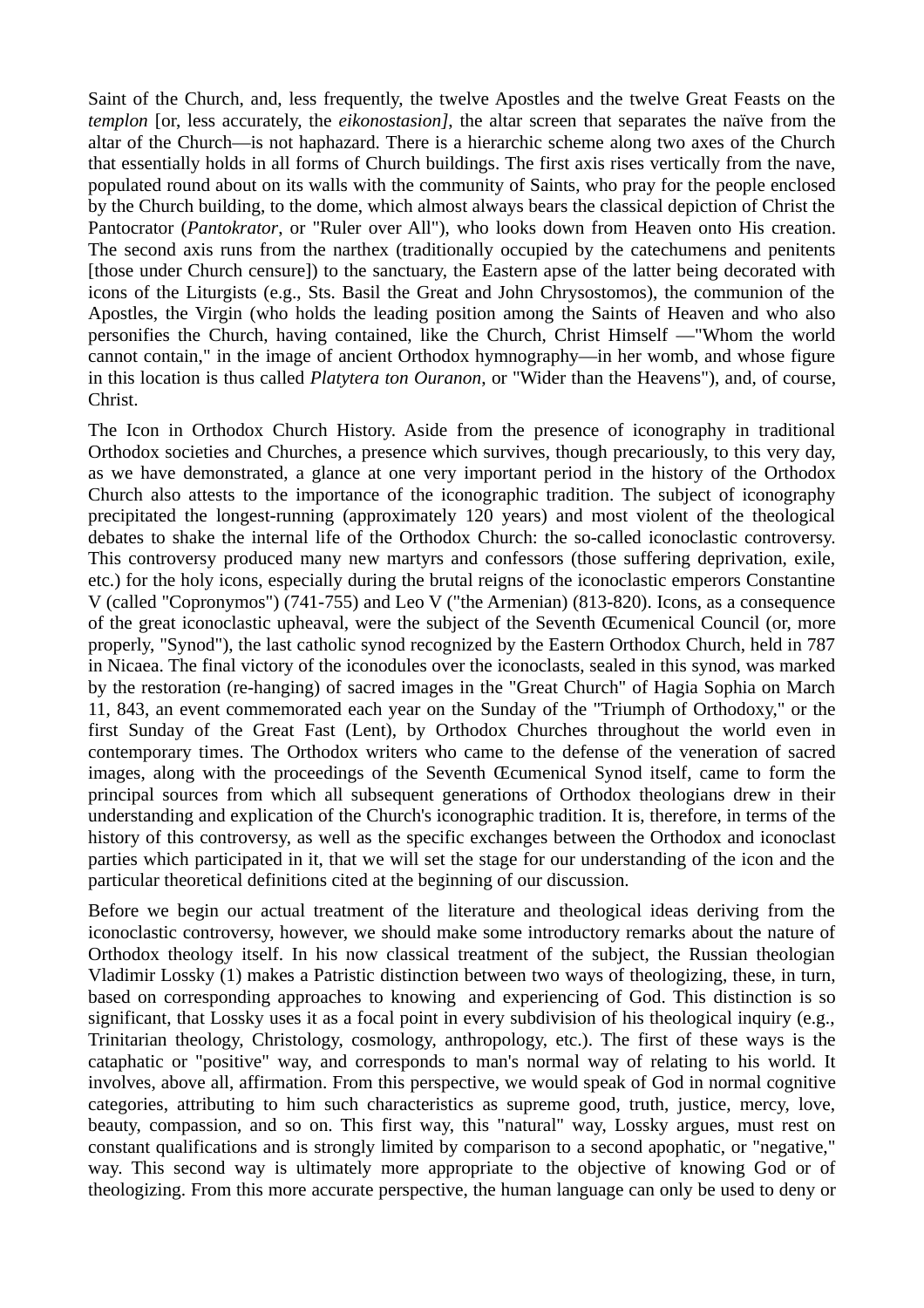to express negation. Human cognition becomes a method of negation, rather than affirmation, and truth rises above (simply because it lies beyond) cognitive knowledge. Here, one who truly loves, experiences, and knows God (to the extent that such is humanly possible) is compelled to speak as follows: "God is *not* good, truth, justice, etc. It is not, of course, that God is the opposite of these things (evil, falsehood, injustice...); rather, these characteristics must be refuted, since they are the products of human experience of the created universe. God, being uncreated and, in His divine essence, wholly transcendent, cannot, in the depths of His being, in the internal life of the Trinity, be known in any cognitive manner whatever. Consequently, He can in no way be described or encompassed by a vocabulary springing from and appropriate to the created realm or created beings. In this sense, we cannot ultimately affirm His existence as such:

...In regard to the doctrine of theology, so far from inventing some kind of circumscription or comprehension (perish the idea! for this was an invention of pagan thought), we do not even know that the Godhead exists at all, or what sort of thing it is, as it alone understands about itself. (2)

We have, then, a profound division that separates the uncreated (the Divine) from the created (spiritual and material) realms. Note that the spiritual (which, along with man's higher or "noetic" faculties, includes the Angels) finds itself on the same side of this division as the material. This is but one of two such divisions (the other being that between good and evil) which Orthodox Patristic literature recognizes as enduring and genuine. This is not, however, to admit to the neo-Platonic dualism that some rather polemical Western theologians—thinking clearly neither about Orthodox theology nor neo-Platonic thought—are wont to find in Orthodox Patristic thought. The division between the uncreated and created does not deny to man a knowledge of God. Orthodox theology notes a further distinction (though *not a division*) between the Essence and Energies within the Uncreated (God) Itself, the former being, as we noted above, profoundly and eternally transcendent and beyond man's experience or comprehension. The energies of God, on the other hand, may be mysteriously imparted to the human being in the course of spiritual life, providing him, here on earth, with a certain knowledge of God that will be more fully revealed in the afterlife. These divine energies renew, transform, and sanctify humans, making them gods by Grace, "partakers of the divine nature" [*"theias koinonoi physeos"*] (II Peter 1:4). The consequences of this participation in the divine energies are radical in the extreme: men becomes gods, the created and limited taking part in the uncreated and divine, the finite and temporal participating in the infinite and eternal. Thus, in effect, the chasm between the Divine and the created is bridged, this bridge rising out of the Incarnation.

In understanding divine energies which bring man into union with God, we should note that the



divine energies are *fully* God *un*created; they should not be thought of as emanations or steps down on some heavenly hierarchy. They are at once distinguishable from the divine essence *and* uncircumscript, infinite, and undefinable.They are unique solely in the sense that the created realm may participate in them. Otherwise, they remain beyond description. Also, beyond the fact that the divine energies can be communicated to creatures, human language here, too, must confine itself to negative statements about these energies. The only things that can be said about them in a positive mode relate to their *effects* upon those whom they touch. And finally, as we have suggested above, these effects must be understood in a dynamic way. Communion with the divine energies purifies (from sin and corruption),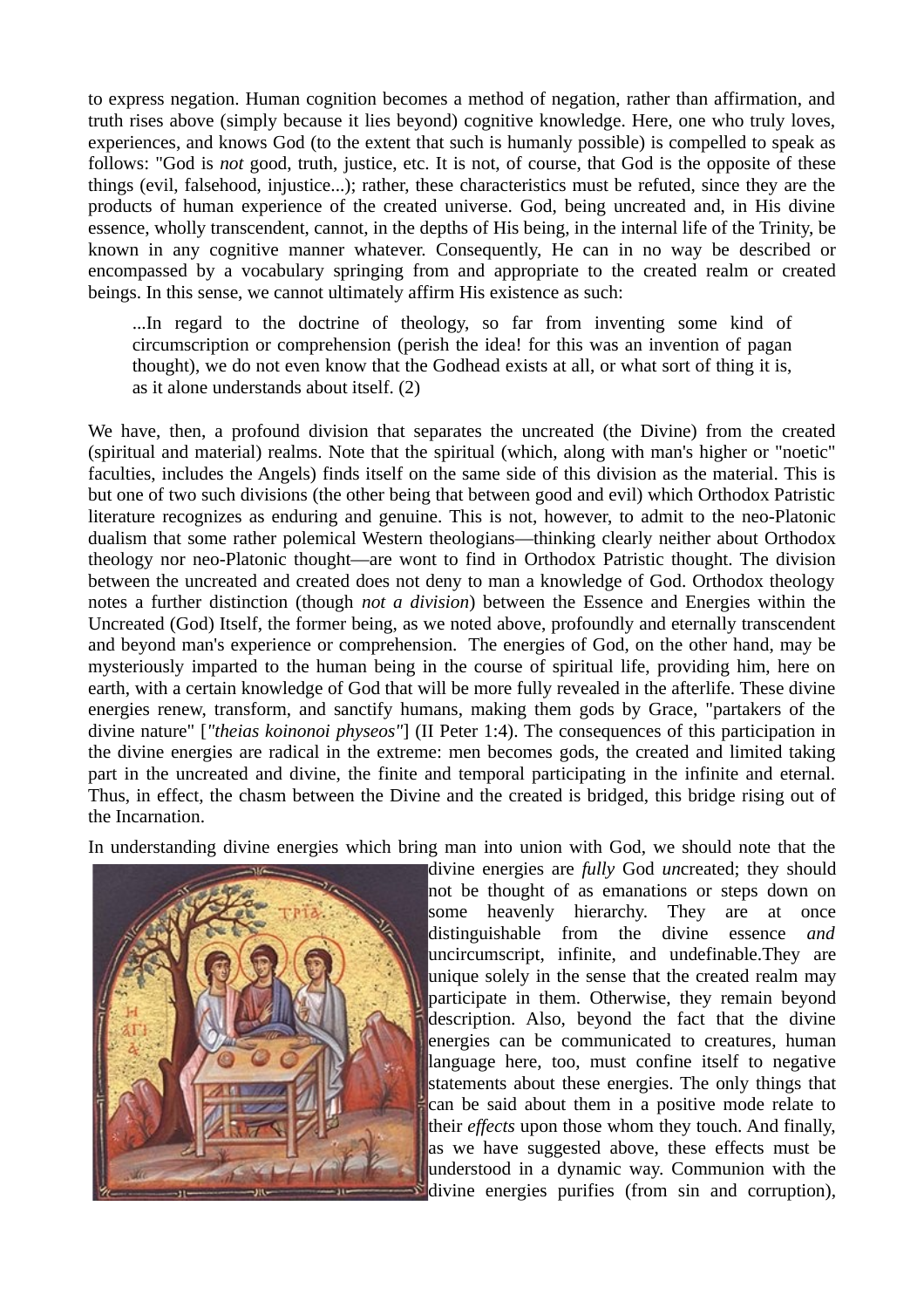transforms (both our physical *and* spiritual natures), and sanctifies (leading us into ever greater virtue and glory).This dynamic process has no limit or end, even in the life to come. The "perfection" of Saints in paradise, in this sense, is defined patristically as perpetual growth and progress in virtue and knowledge ("from glory to glory," in Pauline terms).

Because Orthodoxy gives precedence to apophatic theology, her doctrine as whole is characterized by a certain laconic tone, if not outright reticence in approaching certain matters. This is especially true with regard to the Mysteries (Sacraments) of the Church, wherein the individual takes part in the divine energies. (In proper Orthodox treatments of the Mysteries, incidentally, they are not limited to the seven Sacraments held in common with the Western Church, but include all spiritual acts and rituals in the spiritual life.) Contrary to fashionable modern accusations, based more on ignorance and a lack of depth in spiritual experience than anything else, the Eastern Fathers were not given to undue "curiosity" and a penchant for philosophical "speculation." Their theological expositions were inevitably formulated as a *response* to the curiosity and speculation of the heretics. It was in an effort to limit fruitless probings and presumptuous definitions of the unfathomable and inexpressible that the Fathers drew up the cautious definitions ratified by the Synods. And these definitions were more often than not apophatic and negative in character, avoiding definition by affirmation. (Thus at Chalcedon: "One Person in two natures, which are united *without* confusion, change, division, or separation.")

Our understanding of icons will rest on these foregoing observations regarding Orthodox theology. Indeed, before the iconoclastic controversy, almost nothing was written by the Fathers about icons, except that they existed. It was not until iconoclasm, a heresy, surfaced that the Fathers of the Church devoted any extended attention to the veneration of sacred images. And when they did speak, what they wrote was typical of the Orthodox way of theologizing: laconic and reticent. Thus, while the Fathers teach that the honor which an icon is shown is transmitted to its prototype (to the holy person or event which it represents), they do not tell us *how* this is done. And how it is that an icon conveys Grace, sanctifying those who venerate it—this also is not explained. These mysterious processes are defined in response to heretical challenges to their validity or salutary worth, but a healthy respect for the limitations of human logic and language—indeed, of the human mind prevents any probing in great depth.

In formulating a theology of icons, the Fathers addressed two distinct periods of iconoclastic misbelief: the first extending from the outbreak of officially supported iconoclasm to the Seventh Œcumenical Synod (730-787); the second period beginning about 815 and ending with the restoration of the images under the empress St. Theodora (843). During the first period, the main spokesman for the iconodules, though by no means the only one, was St. John of Damascus (ca. 675-ca. 749). In the second period, the same can be said about St. Theodore the Studite (759-826).

The First Iconoclastic Period. St. John Damaskinos, in his apologetic discourses, concerns himself mainly with the accusation of idolatry leveled against the Orthodox by the iconoclasts, who, of course, had in mind the Old Testamental prohibitions against the making and worship of graven images. Examining the relevant passages from the Old Testament, St. John sees these Scriptural prohibitions as *providentially* anticipating their own abrogation. The prohibition in Deuteronomy against the fabrication and deification of images of creatures, be they beasts, birds, creeping things, fish, or astronomical bodies—all of which are simply creatures, or created things—, is immediately preceded by an explanatory passage which justifies the prohibition and, at the same time, intimates its undoing: "The Lord spoke to you out of the midst of the fire; you heard the sound of words, but saw no form; there was only a voice.... Therefore, take good heed to yourselves. Since you saw no form on the day that the Lord spoke to you at Horeb out of the midst of the fire" (Dt. 4: 12,15). "What is mysteriously indicated in these passages of Scripture," St. John asks:

It is clearly a prohibition of representing the invisible God. But when you see Him who has no body become man for you, then you will make representations of His human aspect. When the Invisible, having clothed Himself in the flesh, becomes visible, then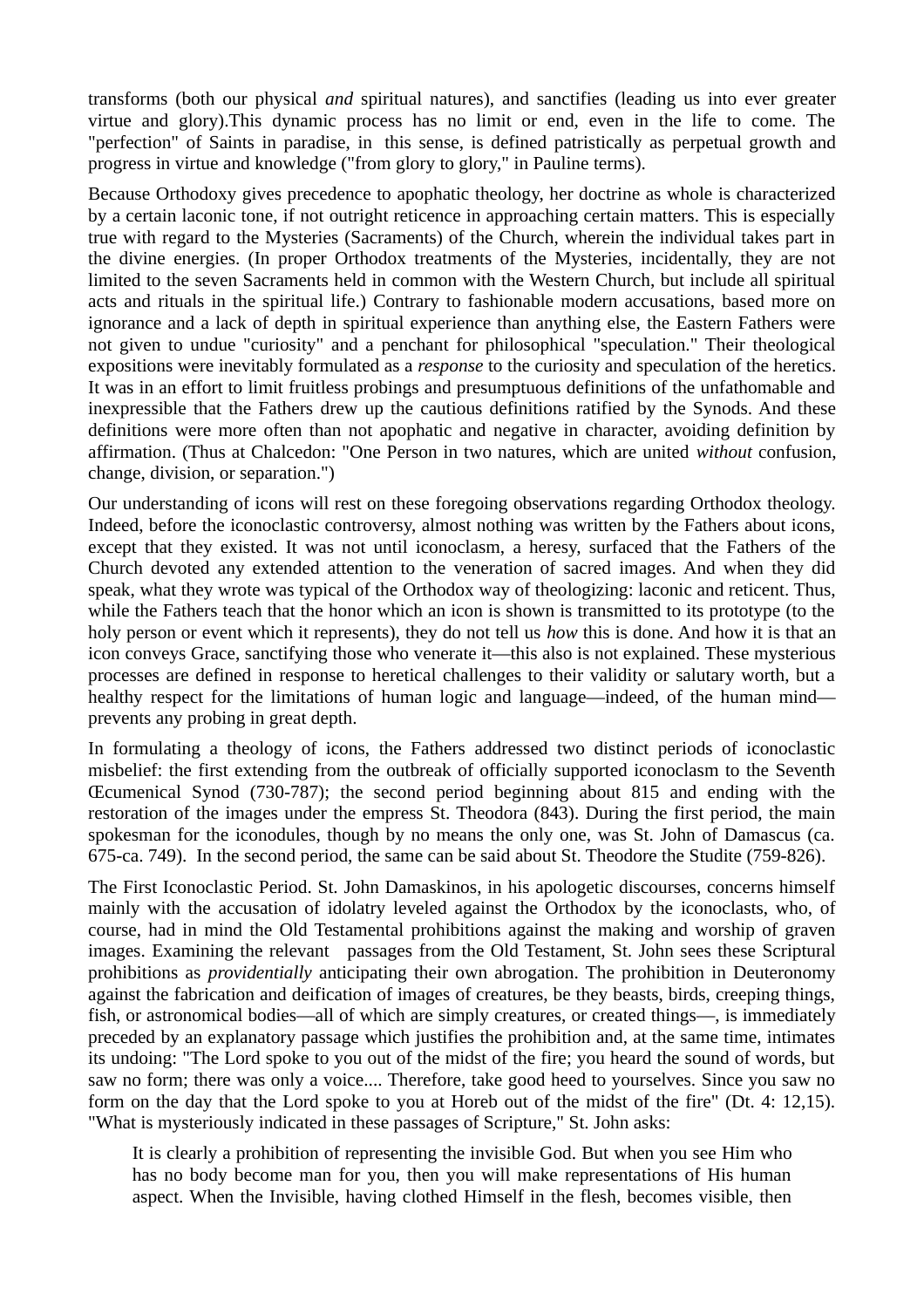represent the likeness of Him who has appeared.... When He who, having been the consubstantial Image of the Father, emptied Himself by taking the form of a servant (Phil. 2: 6-7), thus becoming bound in quantity and quality, having taken on the carnal image, then paint and make visible to everyone Him who desired to become visible. Paint His birth from the Virgin, His Baptism in the Jordan, His Transfigura tion on Mt. Tabor.... Paint everything with words and colors, in books and on boards. (3)

Thus, if God is directly revealed in the Old Testament only by word ("you heard the sound of words, but saw no form" [Dt. 4: 12]), for St. John He is made manifest in the New Testament by both word and image, and so must be depicted and conveyed ("Paint everything with words and with colors, in books and on boards").

St. John of Damascus and, of course, Orthodox in general thus see a quantum distinction between the Old and New Testaments. Quoting St. John, who in turn cites the Apostle Paul, Leonid Ouspensky, the great Russian commentator on iconographic theory and theology, puts this very succinctly:

[The Israelites had] ...a mission consisting in preparing and prefigur ing that which was to be revealed in the New Testament. This is why there could be only symbolic prefigurations, revelations of the future. 'The law was not an image,' says St. John of Damascus, 'but it was like a wall which hid the image. The Apostle Paul also says: "The law was but a shadow [*skian gar echon o nomos*] of the good things to come instead of the true form of these realities" (Hebrews 10:1).' In other words, it is the New Testament which is the true image of reality.... That which David and Solomon saw and heard was only prophetic prefigurations of that which was realized in the New Testa ment. Now, in the New Testament, man receives the revelation of the Kingdom of God to come and this revelation is given to him by the word and the image of the incarnate Son of God. The apostles saw with their carnal eyes that which was, in the Old Testament, only foreshadowed by symbols. (4)

Hence there are three stages in God's post-lapsarian relations to man. The first is depicted in the Old Testament and is characterized by symbol and shadow—symbolic prefigurations of the "good things to come." The second stage is embodied in the New Testament, which is characterized by the iconic (by image). Here we have the "true form [*eikon*, or icon] of these realities." The third stage of this relationship will, of course, be the Kingdom of God to come, in which man will see reality itself, "face to face." Clearly, with regard to iconography, the "symbolic" can occupy only a secondary position, since the significant quality of an icon *par excellence* is the fact that it constitutes a *real* image of that which it depicts. The image is in some way a "true" form of the prototype, participating in it and integrally bound to it. In the second stage of the iconographic controversy, as we shall subsequently see, St. Theodore the Studite elucidated this profound relationship between image and prototype. But before examining this relationship, let us look at yet another aspect of the icon as St. John of Damascus understands it, that of iconic function.

It is readily apparent from his writings that the depiction and veneration of icons is not, for St. John, something casual and optional. Both he and the iconodules in general envision the attack on sacred images as a veritable denial of Christ's Incarnation itself. For them, the iconoclastic controversy focuses on Christological issues, and those who reject the sacred images are but counterparts of the earlier Christian heretics who distorted or misrepresented the true nature of Christ and His Incarnation. Such a rejection is tantamount to a denial of man's salvation, for, the iconodules reasoned, in keeping with the tenets of Orthodox soteriology, salvation is possible only if man can *partake* of the Divine. If Christ was not fully God and man (*Theanthropos*), then man (a created being) can never come to partake of the Divine (of the uncreated). The fact that "the Word became flesh" is the very meaning of the icon, and to deny the use of the Church's icons, the iconodules further argued, is comparable to a denial of Sacred Scripture itself. The icon functions to reveal,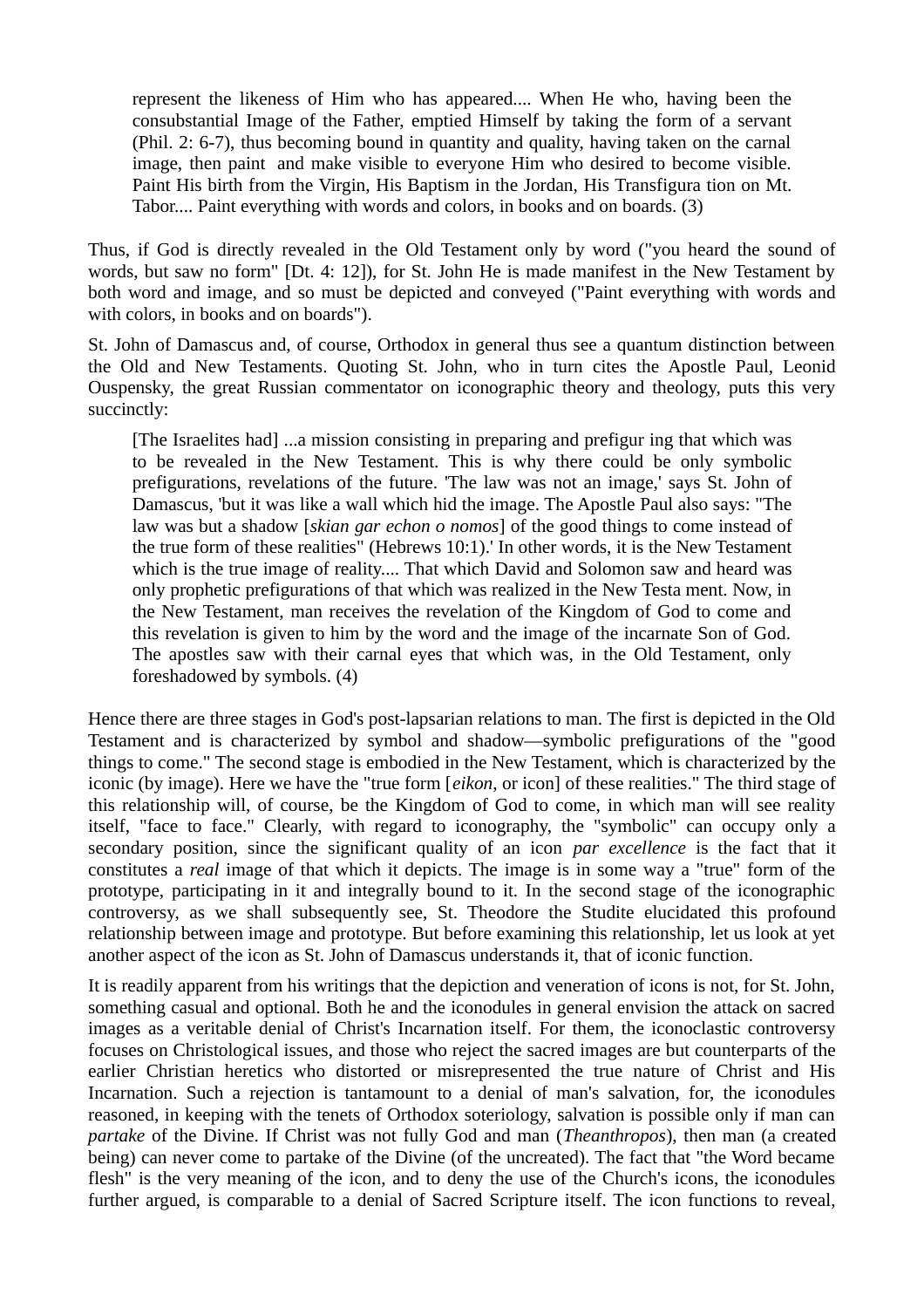embody, and express the Incarnation of Christ and the soteriological consequences thereof. The Scriptural message of the Incarnation and the icon are analogous, as two forms of Christian revelation, both acting to convey the salvific message to mankind:

...We who do not see Him [Christ] directly nor hear His words nevertheless listen to these words which are written in books and *thus sanctify our hearing and, thereby, our soul.* We consider ourselves fortunate and we venerate the books through which we hear these sacred works and are sanctified. Similarly, through His image we contemplate the physical appearance of Christ, His miracles, and His passion. This contemplation *sanctifies our sight and, thereby, our soul.* We consider ourselves fortunate and we venerate this image by lifting ourselves, as far as possible, beyond the physical appearance to the contemplation of divine glory. *[Emphasis added.]* (5)

Whatever the particular faculty of perception (hearing or seeing), the net result is the same, the sanctification of the soul. Scripture and sacred images are both part of the redemptive plan. And this sanctification is precisely, again, the result of participation in the divine energies, so that "contemplation," in the passage above, might better read "participation." Thus, the iconoclastic challenge against the painting and veneration of icons does nothing other than jeopardize the Church's very teachings about the nature of Christ and, at the same time, the *sanctification* of the faithful, which are both accomplished and established through the function if the icon.

The didactic and sacramental function of the icon is further developed by St. John as he continues the foregoing argument with specific reference to Orthodox anthropology:

Since we are fashioned of soul and body, and our souls are not naked spirits, but are covered, as it were, with a fleshly veil, it is impossible for us to think without using physical images. Just as we physically listen to perceptible words in order to understand spiritual things, so also by using bodily sight we reach spiritual contemplation. For this reason Christ assumed both soul and body, since man is fashioned from both. (6)

The visible image, then, is just as inescapable and, in fact, as necessary as the audible word in spiritual life. This is because human beings are not "naked spirits," but are comprised of both immaterial and material components. These components, we should note, are ideally

reconciled in the restored human being. Indeed, Orthodox thought arduously avoids any sort of dualism or the notion of an intrinsic or enduring opposition between spirit and matter or soul and body. Both the material and the immaterial find themselves on the same side of the chasm which separated the created and uncreated, this chasm being the only line of demarcation between qualitatively different realms. The material and the spiritual ideally exist in a harmonious (and in fact eternal), albeit hierarchic, relationship. They exist in a relationship which the icon reifies. We can see the link



between the spiritual and material especially in the Orthodox view of death. Death, the separation of the body from the soul, is not for the Orthodox thinker—as it is in ancient Greek thought and much modern religious philosophy—a release or escape from the imprisonment of the spirit within the body, and thus something positive. Rather, as it was for the Jews, death is a tragedy linked to a violation, a tearing apart of man's proper nature, and it is transformed only in mystical imagery, when it is envisioned as the completion of one's baptism into the death of Christ. The full restoration of man in Paradise is realized ultimately by the proper restoration of the relationship between the material and spiritual in the linking of the soul once again with the body (though now a new and spiritual body—a body of spiritualized matter, as it were).

The permanent harmonious relationship between the body and the soul, embodied in the material and spiritual bond which is the icon, accounts for the fact that man must always relate to the spiritual *through* the physical, be it the visible image or the audible word, through which each of us is led to "spiritual contemplation," or any other Mystery of the Church. These two components will always necessarily be present. Let us cite the words of St. John of Damascus: "Likewise baptism is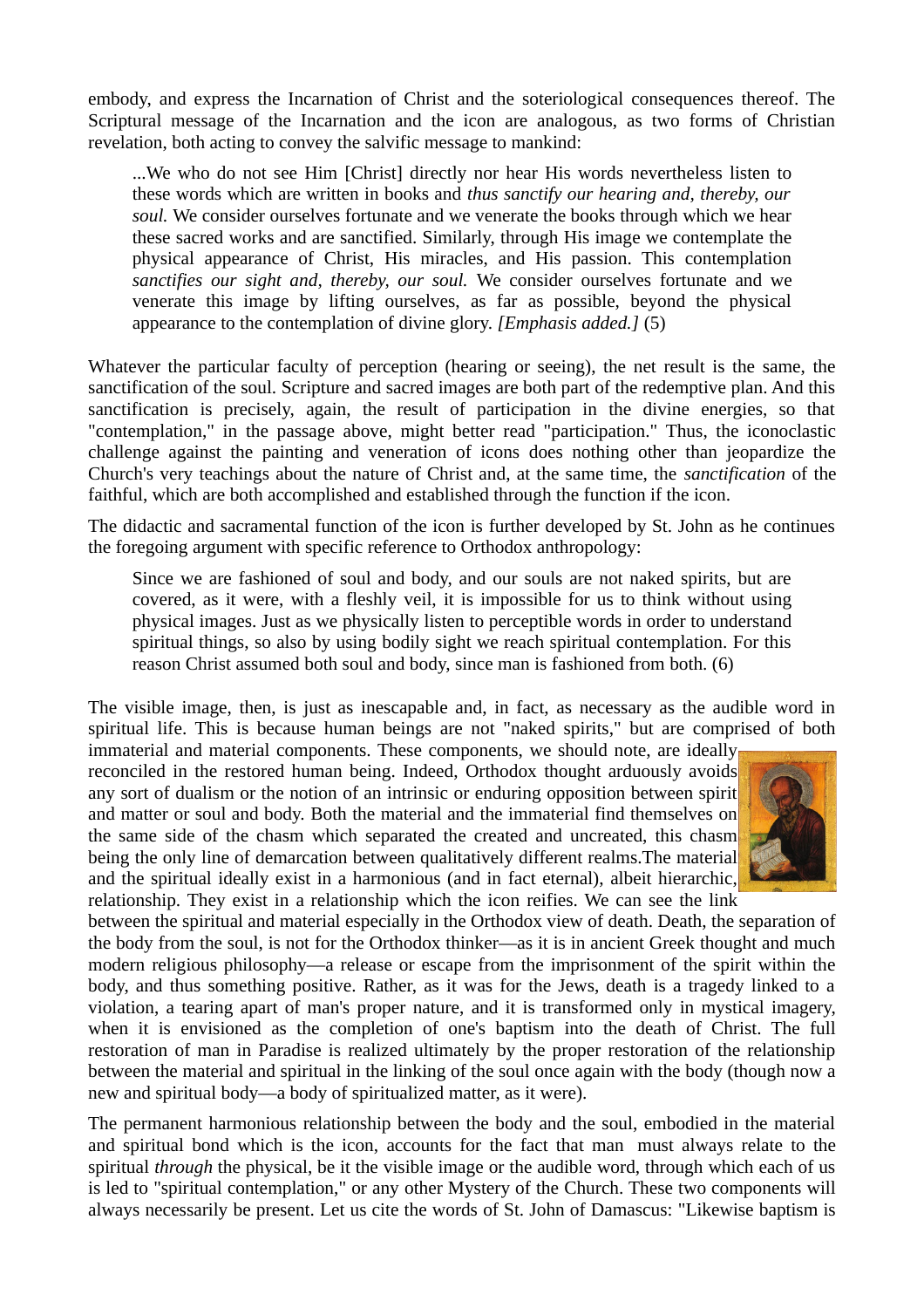both of water and of Spirit. It is the same with communion, prayer, psalmody, candles, or incense; they all have a double significance, physical and spiritual." (7)

As we have noted, the spiritual and the physical exist in a hierarchical relationship in man's restored state, the spiritual enjoying the ascendancy. Ideally, then, the body *serves,* and does not hinder, the spirit, as the latter worships, prays, psalmodizes, and performs good works or acts of asceticism and self-denial. If matter plays an important, or even essential, role in man's salvation, and if, to the extent that it rightly fulfills its role, it is to be esteemed, at the same time matter must not be *equally* esteemed with the spiritual. Otherwise, the proper hierarchical relationship between the spiritual and the physical would be broken down, if not reversed. It is an acknowledgement of such natural hierarchical structures that underlies St. John of Damascus' classical distinction between worship (or adoration), which is appropriate to God alone, and veneration (or honor), which is proper to the Saints, the Cross, icons, relics, etc.:

Let us understand that there are different degrees of worship. First of all, there is adoration, which we offer to God, who alone by nature is worthy to be worshipped.... But now when God is seen in the flesh conversing with men, I make an image of the God whom I see. I do not worship matter; I worship the Creator of matter who became matter for my sake, who willed to take His abode in matter; who worked out my salvation through matter.... I honor it, but not as God. (8)

The veneration that is proper to everything instrumental in our salvation, other than God Himself, among which St. John also sees an hierarchical order of sorts, must be understood as a veneration rendered not to a thing (or person), in and of itself, but *through* the thing to that which sanctifies it —ultimately, of course, to God. We honor the Cross, therefore, because of the One crucified on it. We honor a Saint because of Him whose friend the Saint is. As for icons,

We venerate images; [but] it is not veneration offered to matter, but to those who are portrayed through the matter in the images. Any honor given to an image is transferred to its prototype, as St. Basil says. (9)

The Second Iconoclastic Period. With the foregoing selection from St John Damascene, we come to the heart of the Orthodox apologetic argument in the first iconoclastic period. The words of St. Basil, as quoted by St. John, became the triumphant and much-repeated motto of the first victory over iconoclasm in 787. The matter of the relationship of the image to its prototype had been definitely treated in detail and with theological justification drawing on the most basic Christian precepts. Though the real dynamics of *how* this veneration is "transferred" are never explained by St. John, this silence is only logical, if we remember that the apophatic, pious, non-inquisitive and reticent nature of Orthodox theologizing. What is, however, open to discussion—and thus the subject of some debate in the second period of iconoclasm—is the question of *why* this transference takes place. Many of the Orthodox responses to this question simply reiterate the arguments which dominated the first iconoclastic period. What is important in the renewed debate is that a new and formidable apologist, St. Theodore the Studite, moves to the forefront, clarifying the relationship between the image and its prototype in such a way as to enhance our understanding of the symbolic and iconic with particular precision.

It was in their own synod, held in 754 under Constantine Copronymos, that the iconoclasts set the stage for the debate undertaken by St. Theodore. They accused the Orthodox of falling to two separate heresies in painting an icon of Christ. On the one hand they were accused of trying to portray both the human and the divine natures of Christ, thus running the risk of confusing these two and resulting in the heresy of Monophysitism. Only the Divine Will could so ineffably and without confusion unite the divine and human in Christ, the iconoclasts warned. If, on the other hand, the Orthodox were to agree with the view that the divine nature cannot be depicted, as the iconoclasts rightly maintained, then that would leave them only the human nature of Christ to represent. And if that were all that they depicted, they would be separating the divine and the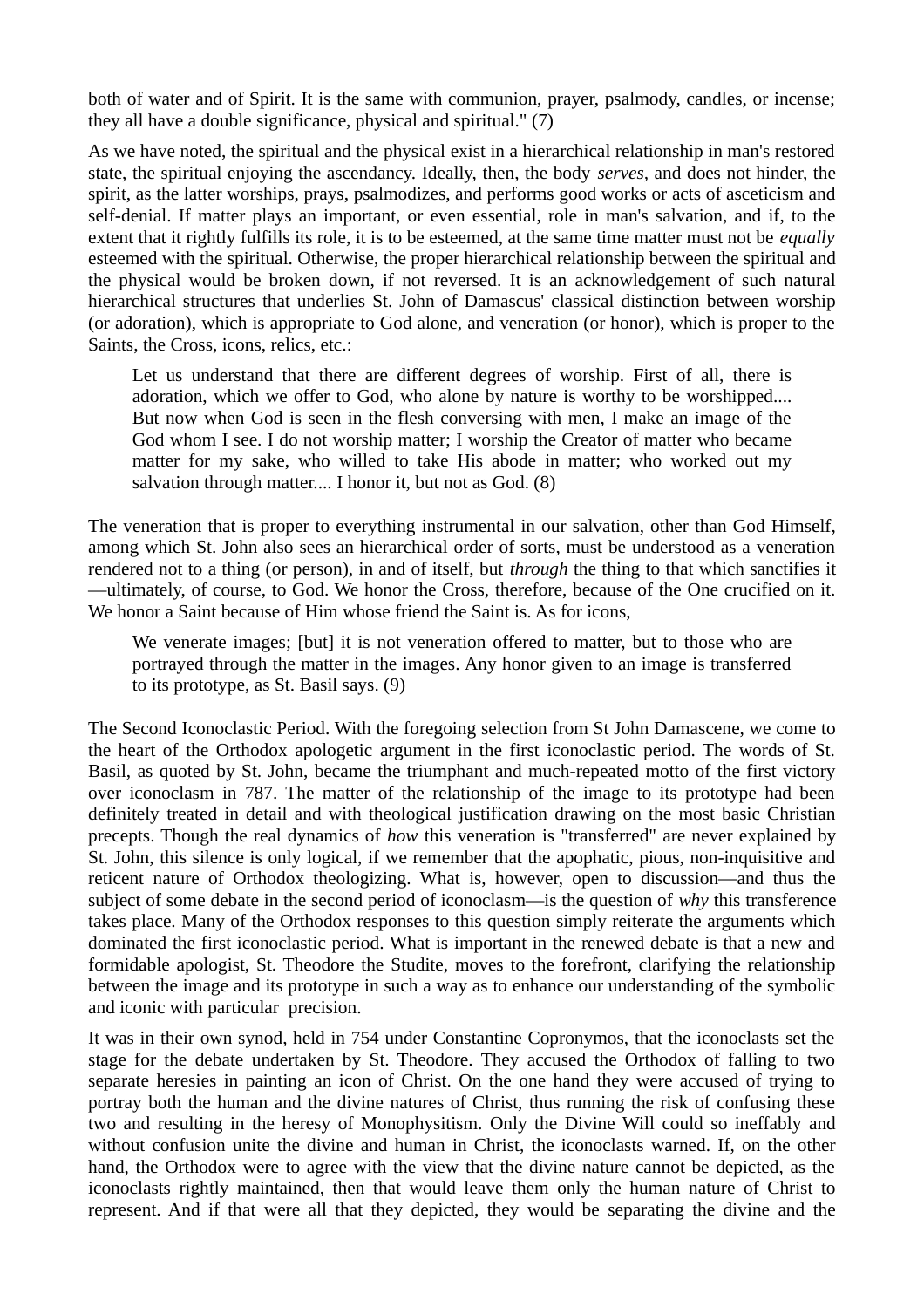human, which would constitute the heresy of Nestorianism.

The Orthodox response to this seeming dilemma was formulated in the exhaustive treatment of this and all iconoclastic arguments during the sessions of the Seventh Œcumenical Synod in 787. And their response formed an integral part of the apologetics of the second iconoclastic period. The Fathers gathered in the synod evoked the ancient Patristic distinction between person (*hypostasis)* and nature (essence), a distinction first systematically put forth in the thinking of the Cappadocian Fathers. The specific focus of the Cappadocians was Trinitarian theology, and they determined that, with regard to the Holy Trinity, we must speak of three *hypostases* and one essence. This is the same terminology was then employed in the Christological definitions at a later time in the early Church. In particular, at Chalcedon the Orthodox posited a union of two natures, the human and the divine, in the one divine person of Christ. Outside the members of the Holy Trinity, it is usual to speak of any individual (or object) as being distinguished by a hypostasis (person, form) and a nature (essence). On the basis of this Patristic witness, the iconodules were able to state that the error of the iconoclasts, then, was their constant tendency to conceive of the icon as being of the same *nature* as its prototype. In fact, the only icon to which they could give their approval was the Eucharist, a view which the Fathers of the Seventh Synod flatly rejected. The Eucharist, they argued, is not an image, but is, rather, identical to its prototype, noting that "neither the Lord, nor the Apostles, nor the Fathers, ever used the term 'images' to speak of the unbloody sacrifice offered by the priest, but always called it the very Body and Blood." (10) As for a possible essential relationship between the icon and its prototype, St. Theodore the Studite comments that, "...no one could be so foolish as to think that reality and its shadow, ...the prototype and its representation, the cause and the consequence are by nature [according to essence] identical." (11) Yet this was precisely the argument of the iconoclasts with regard to the sacred image. Thus their failure to understand *why* the veneration of the image reaches up to the prototype, if simply because they failed to understand the nature of the hypostasis of the icon, which disallows the stark distinction established by the iconoclasts between the image and its prototype according to essence alone.

St. Theodore summarized the arguments of the iconodules during the second iconoclastic period in a particularly brilliant passage which establishes the similarity or commonality of image and prototype *qua* hypostasis. In this summation, we find a clear and compelling understanding of the natural relationship between image and prototype which also accounts for the natural process by which veneration of the image lifts up to its prototype—why the veneration accrues to the prototype:

[In an icon] the prototype is in the image by similarity of hypostasis, which does not have a different principle of definition for the prototype and for the image. Therefore, we do not understand that the image lacks equality with the prototype and has an inferior glory in respect to similarity, but in respect to its different essence. The essence of the image is not of a nature to be venerated, although the one who is portrayed appears in it for veneration. Therefore, there is no introduction of a different kind of veneration, but the image has one and the same veneration with the prototype, in accordance with the identity of likeness. (12)

Some Summary Remarks. As we have seen in our overview of the icon in Orthodox society and worship and in its historical context, the terms "symbol" and "icon" have very specific applications in Orthodox thought. During the first period of the iconoclastic era, we saw the first systematic attempt to distinguish between the symbolic and iconic. St. John of Damascus, seeing this distinction in the Old Testamental understanding of God in symbolic terms and the New Testamental encounter with God in image, in iconic form, centers his defense of the veneration of icons on a very vivid distinction between symbol and icon. In keeping with the apophatic principles of Orthodox theology, his argument is that symbolic representations of God in the Old Testament (for example, as a voice or as the burning bush) are not God as such, the symbol expressing a negative statement about the reality of God in symbols which He cannot be (God cannot, of course,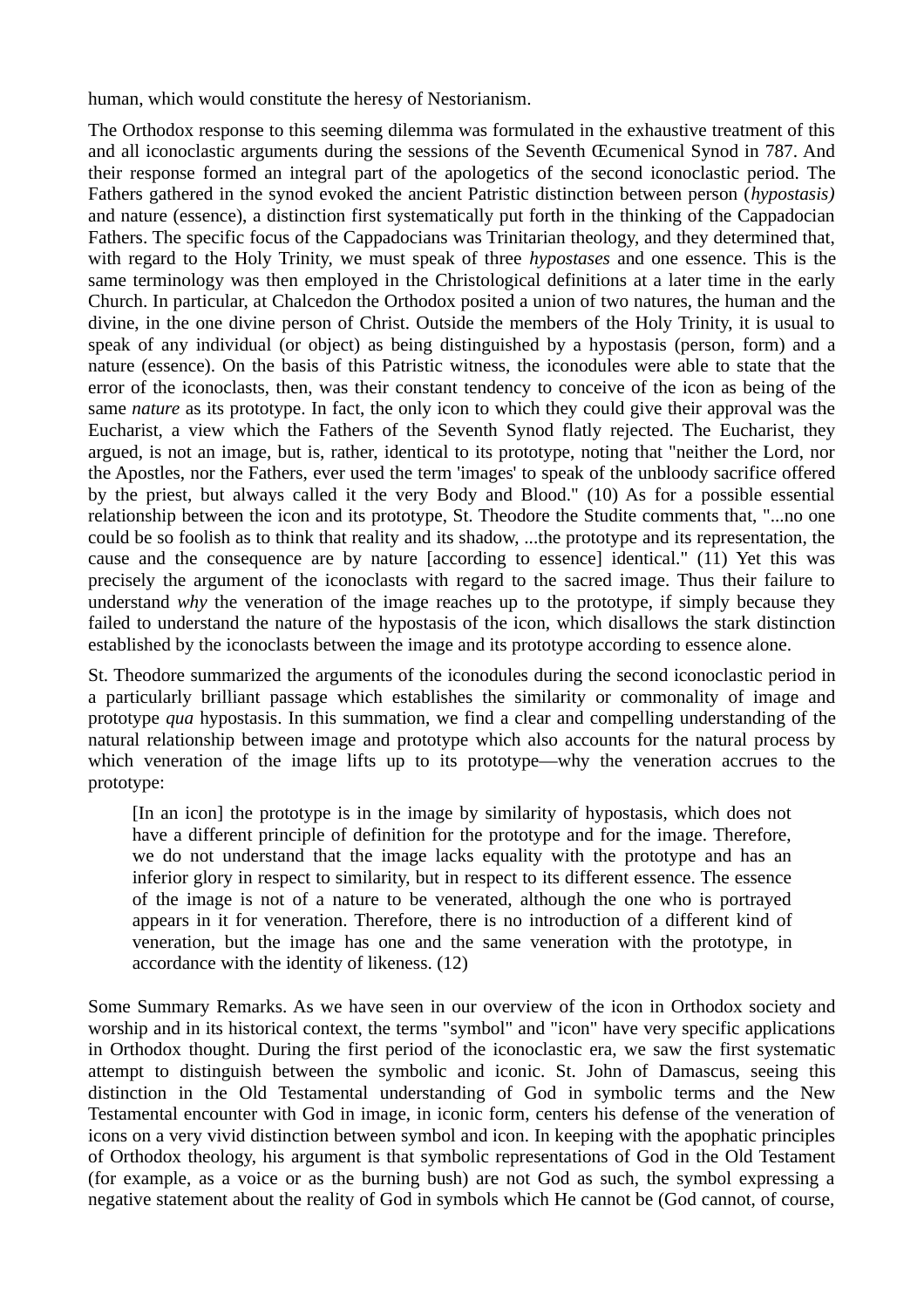be a burning bush or a voice, since He is absolutely transcendent and ineffable, constantly expressing this unknowable nature in Old Testamental affirmations of man's inability to "see" God —"no man has seen God and lived," or, that is, no man can maintain personal existence within the vision of the essence of Being itself). It is essential that we understand this point, for it brings us to a more precise definition of what symbol means in iconographic nomenclature. We should not imagine, here, that apophatic language expresses mere negative analogical theological concepts. Not at all. It is not as though God were "like" some symbol, in apophatic thinking, yet beyond it, but simply that God is not that symbol. Our negative statement about what God cannot be embodies within itself a statement about the existence of God, affirmation of that existence lying within our apophatic statements about God themselves. Thus symbol, as understood by St. John of Damascus, for example, was a device by which God's affirmation might be approached through negation, the symbol having no integral relationship with any aspect of God. Negation, used as affirmation, remains negation, separated absolutely from affirmative acknowledgement of that which it negates.

In the New Testamental encounter with God, St. John and the iconodules argued, God appears in icon, in a human image which is knowable, joined, at the same time, with a divine nature that is unknowable. And herein lies the initial key to an exact and precise grasp of what the iconic is in Orthodox theology. Whereas symbol, in an apophatic way, speaks of God referentially (albeit negatively and without affirmative intent in the negative symbol itself), the icon touches on the reality of God. St. John characterizes this iconic reality by the Incarnation, in which the uncontainable God was brought to dwell in flesh, being thereby contained, combining in the God-Man the true materiality of man and the true divinity of God. Indeed, the veneration of an icon, like the veneration of Christ, somehow, for St. John, brings man into contact with what is genuinely divine through that which is also genuinely physical. (This contact, of course, obviates the accusation of idolatry put forth by the iconoclasts.) Unlike a symbol, an icon brings one to participation in the reality which the icon "represents." The image and its prototype, "symbol" and "reality," as it were, are brought together.

During the second iconclastic period, we have observed, the relationship between the icon and its



prototype, between God and image, is further clarified. While there is no attempt in this period to penetrate the mystery of *how* the mundane and holy are joined together in iconic veneration (such *hows* are left to the mysterious in classical Orthodox studies), the theology of this period pinpoints precisely *why* this fusion must be. St. Theodore the Studite, arguing from the precepts set forth in the Christological synods, posits that Christ, in his hypostatic participation in the Trinity, remains perfectly divine, while, at the same time, being perfectly human. He can be seen and known as a man, whereas he remains also wholly within the unknowability and transcendence of the Godhead. In a comparable way, an icon, while material and while a mere image in some sense, nonetheless also exists in objective hypostasis, the image being joined to its prototype, participating in the holiness of that which it depicts (again in answer to the iconoclastic charge of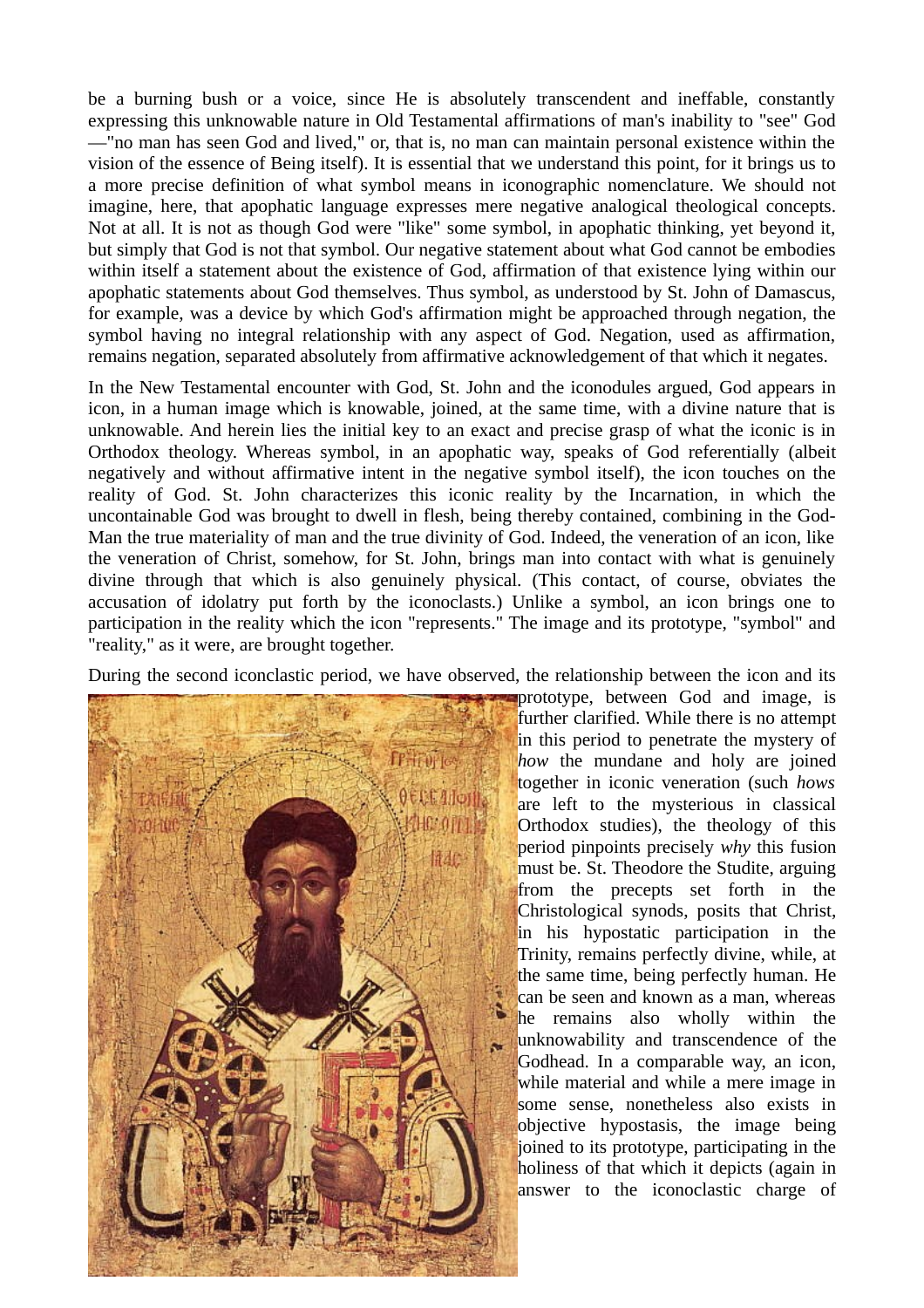idolatry and the worship of wood and paint). Again here, one must not be presumptuous and find neo-Platonic parallels in this iconic theory. It stems from pure Christological theology. St. Theodore clearly argues that an icon cannot participate in the very essence of its prototype. There is thus no emanationism to be found in this argument. He simply points out that the hypostatic nature of an object allows for the material icon to participate in the holiness of its prototype, since this is the natural intention of an icon (intentionality, as we have pointed out, being foreign to the symbol), part of its very identity (an objective analog of "person" in the human being). In essence, we can address the question of *why* the veneration of an icon reaches up to its prototype by responding that it is in the intrinsic character, in the hypostatic identity of an icon, that veneration of the image reaches up to the prototype.

There is a special quality to the iconic in Orthodox theology that further distinguishes it from the symbolic. In the classical use of symbols, as the apologists for the Holy Images understood them,

the transcendence of God is forever protected. In iconic knowledge of God, however, there is a sense in which one genuinely touches the transcendent without violating its unknowability and transcendent essence. We have noted that St. Theodore the Studite turned to the hypostatic nature of Christ within the Trinity to explain how, in the same way that hypostatically Christ was human, He also participated beyond hypostasis consubstantially in the transcendence of the Godhead, thus showing that icons can hypostatically remain images and yet participate in the holiness of their prototypes. Especially in later writers, such as St. Gregory Palamas, the fourteenthcentury Archbishop of Thessalonica, we see this distinction in more elaborate and complex apophatic terms. He posits that, though the essence of God is wholly inviolable, yet His divine energies are knowable, to some extent, in the spiritual or noetic mind and (contrary to gross distortions of this Father's writings by some



scholars), by integration into that spiritual mind, to the discursive intellect. (We will but note parenthetically that Palamas' thought, equally misrepresented by some contemporary scholars as "innovative" and novel, is actually wholly Patristic and reflective of an essence-energies distinction that is as old as St. Gregory Nyssa, if not older. It can, indeed, be derived by Christological theology itself.) Since, as we explained in our discussion of apophatic theology, the divine energies are not separate from and inferior to the divine essence, in some sense—and we must be cautious in what we say, according to the Church Fathers—we approach the transcendent itself. Couched in Palamite terms, we can say that the iconic has a true (though limited) relationship to the essence of the prototype, if simply because the hypostatic union of image and prototype also participates in the reality or essence of the prototype, just as divine energies derive from and contain within them characteristics of the divine essence. Again, this must be approached with great caution, as St. Theodore the Studite himself warns in his proscription against mistaking shadow for reality, but the concept is one implicit and present in every use of the iconic in Orthodox theological thought.

We must make a final rejoinder, here, related to language as it is used in contemporary Orthodox theology. We have presented a distinction between symbol and icon in classical Orthodox terminology deriving from the iconclastic period. Some modern writers, such as L. Ouspenky, have spoken of a notion of "symbolic realism" (13) or, to use the words of the famous Greek iconographer, Fotis (Photios) Kontoglou, "anagogic" symbol, or symbol leading upward and away from itself. (14) A careful reading of these experts in iconographic history and philosophy clearly shows that they are using these special definitions of symbol in the way that it might be understood in contemporary art history, liturgics, or phenomenological circles. They are simply attempting to address the unique Orthodox concept of the iconic in less specific historical terms than we have used. At any rate, their use of language certainly points to the iconic, not to symbol as the iconodules understood it, and focuses itself on the iconic as it is inextricably tied to the Incarnation. Their references, then, should all be understood in terms of the theoretical definitions that we have set forth in these summary comments.